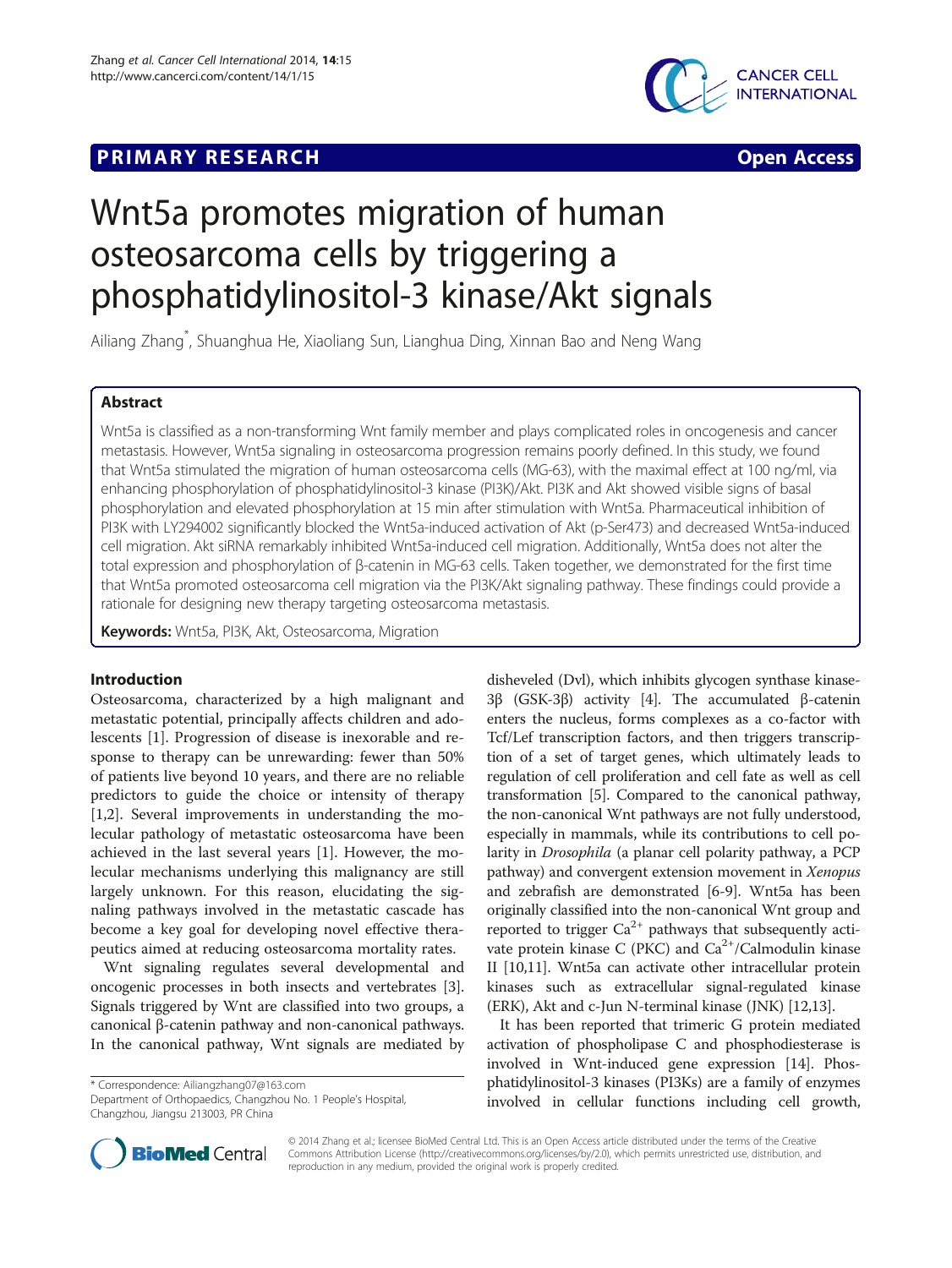proliferation, differentiation, motility, survival and intracellular trafficking, all of which can potentially influence the development of cancer. The serine/threonine kinase Akt is a major effector of the PI3K pathway and is activated by many polypeptide growth factors [\[15\]](#page-5-0). In this study, we hypothesized that the PI3K/Akt signaling pathway might mediate Wnt5a-induced osteosarcoma cell migration.

#### Materials and methods

#### Cell culture

Human osteosarcoma cell line MG-63 purchased from Cells Resource Center of Shanghai Institutes for Biological Sciences, Chinese Academy of Sciences (Shanghai, China) and were cultured in Dulbecco-modified Eagle's medium (DMEM) supplemented with 10% fetal bovine serum (FBS).

## Small interfering RNA (siRNA)

For gene knockdown, siRNA duplexes specific for Akt (Cell Signaling) were transfected into MG-63 cells by using Lipofectamine 2000 reagent (Invitrogen, Carlsbad, CA) in serum-free OPTI-MEM according to the manufacturer's instructions. Knockdown efficiency was evaluated 48 h after transfection by measuring protein levels in cell lysates through using immunoblotting.

#### Immunoblotting analysis

Subconfluent cells were washed twice with PBS, and then lysed with ice-cold RIPA lysis buffer (50 mmol/L Tris, 150 mmol/L NaCl, 1% Triton X-100, 1% sodium deoxycholate, 0.1% SDS, 1 mmol/L sodium orthovanadate, 1 mmol/L sodium fluoride, 1 mmol/L EDTA, 1 mmol/L PMSF, and 1% cocktail of protease inhibitors) (pH7.4). The lysates were then clarified by centrifugating at 12,000 g for 20 min at 4°C. The protein extracts were separated by SDS-PAGE. The immunoblotting procedure was performed as described [[16](#page-5-0)] and the following antibodies were used: mouse anti-β-actin antibody (KangChen Bio-tech, Shanghai, China), rabbit anti-Akt antibody, rabbit anti-phospho-Akt (p-Ser473) antibody, rabbit anti-PI3K p85 antibody, rabbit anti-phospho-PI3K p85 (Tyr458) (Cell Signaling Technology, Danvers, MA), mouse anti-β-catenin antibody, rabbit anti-phospho-βcatenin (p-Ser33) antibody (Santa Cruz Biotechnology, Santa Cruz, CA). Protein bands were detected by incubating with horseradish peroxidase-conjugated antibodies (Santa Cruz Biotechnology, Santa Cruz, CA) and visualized with ECL reagent (Thermo Scientific, Rockford, IL).

## Wound healing assay

MG-63 cells were plated onto 96-well cell culture clusters (Costar) and grown to confluence, and then serumstarved for 24 h. The monolayer cells were scratched manually with a plastic pipette tip, and after two washes with PBS, the wounded cellular monolayer was allowed to heal for 10 h in DMEM containing 100 ng/ml recombinant Wnt5a (rWnt5a) (R&D Systems). Photographs of central wound edges per condition were taken at time 0 and at the indicated time points using digital camera (Nikon, Tokyo, Japan).

### Cell migration assays

Cell migration was assessed in a modified Boyden chamber (Costar), in which two chambers were separated by a polycarbonate membrane (pore diameter, 8.0 μm). MG-63 cells were grown to subconfluence in tissue culture plates and then detached; thereafter, they were centrifuged and rendered into single cell suspensions in serum-free culture medium supplemented with 5 μg/mL BSA. The suspensions containing  $5 \times 10^4$  cells were added to wells with a membrane placed in the bottom. Medium containing indicated Wnt5a was added to the upper and lower compartment of the Boyden chamber. The cells were allowed to migrate for the indicated periods of time at 37°C in this assay. Thereafter, the medium was discarded, stationary cells were removed with a cotton-tipped applicator and the membranes were cut out of the chamber and stained with 0.5% crystal violet. The response was evaluated in a light microscope by counting the number of cells that had migrated into the membrane.

#### Statistical analysis

All experiments here were repeated at least three times, with independent treatments, each of which showed essentially the same results. The data were analyzed using Student's t-test by SPSS statistical software package. All the results were expressed as mean  $\pm$  SD. For all analyses a two-sided  $p$  value of less than 0.05 was deemed statistically significant. This study had been approved by institutional ethics committee of Changzhou No. 1 People's Hospital.

## Results

## Wnt5a stimulates osteosarcoma cell migration in vitro

To assess the effect of Wnt5a on osteosarcoma cell migration, we treated MG-63 cells with different doses of recombinant Wnt5a (rWnt5a), and measured the migration rate by wound healing assays and Boyden chamber assays. We found that Wnt5a had a potent stimulatory effect on MG-63 cell migration (Figure [1](#page-2-0)A, [1B](#page-2-0)). An approximately 2-fold increase in cell migration was observed in cells treated with 100 ng/ml rWnt5a (Figure [1](#page-2-0)A, [1B](#page-2-0)). Nevertheless, low concentration of Wnt5a (50 ng/ml) has no stimulative effect on MG-63 cell migration (Figure [1A](#page-2-0)). Accordingly, 100 ng/ml rWnt5a was used for the remaining studies hereafter to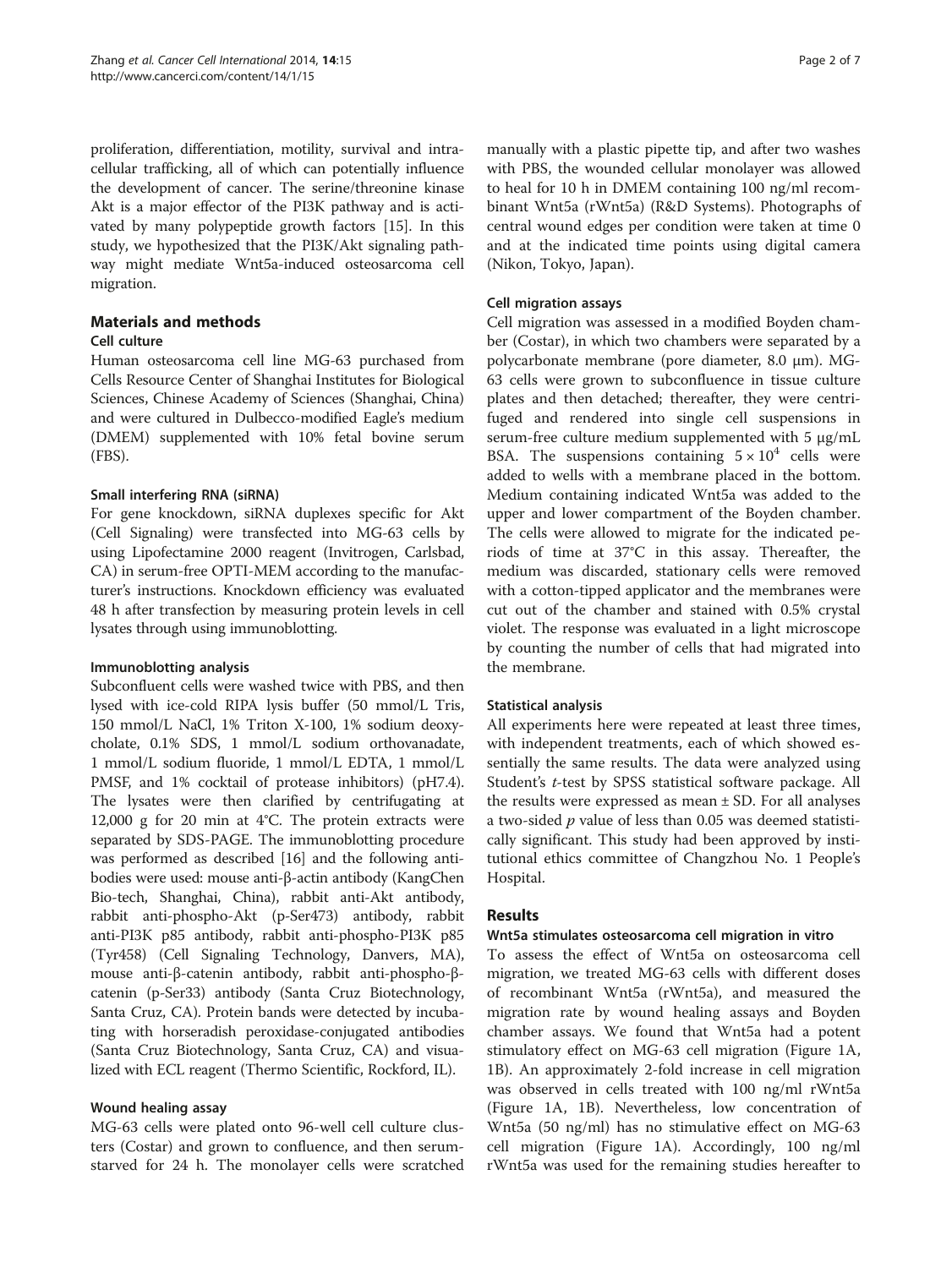<span id="page-2-0"></span>

identify the mechanism that accounts for the changes in the migration of MG-63 cells.

#### Wnt5a induces PI3K and Akt phosphorylations

Wnt5a-triggered signals in human osteosarcoma cells have remained completely unknown. To address the question, we first tried to identify the downstream signals triggered by Wnt5a in MG-63 cells. We first detected the

phosphorylated-PI3K p85 (p-Tyr458), which represents the PI3K activation state. Human osteosarcoma cells, serum-starved for 24 h, were treated with 100 ng/ml of rWnt5a. The cells were harvested at 15 min, 30 min and 1 h after the start of Wnt5a treatment, followed by SDS-PAGE and immunoblot analyses. PI3K showed visible signs of basal phosphorylation and elevated phosphorylation at 15 min after stimulation with rWnt5a and



as mean  $\pm$  SD of 5 determinations.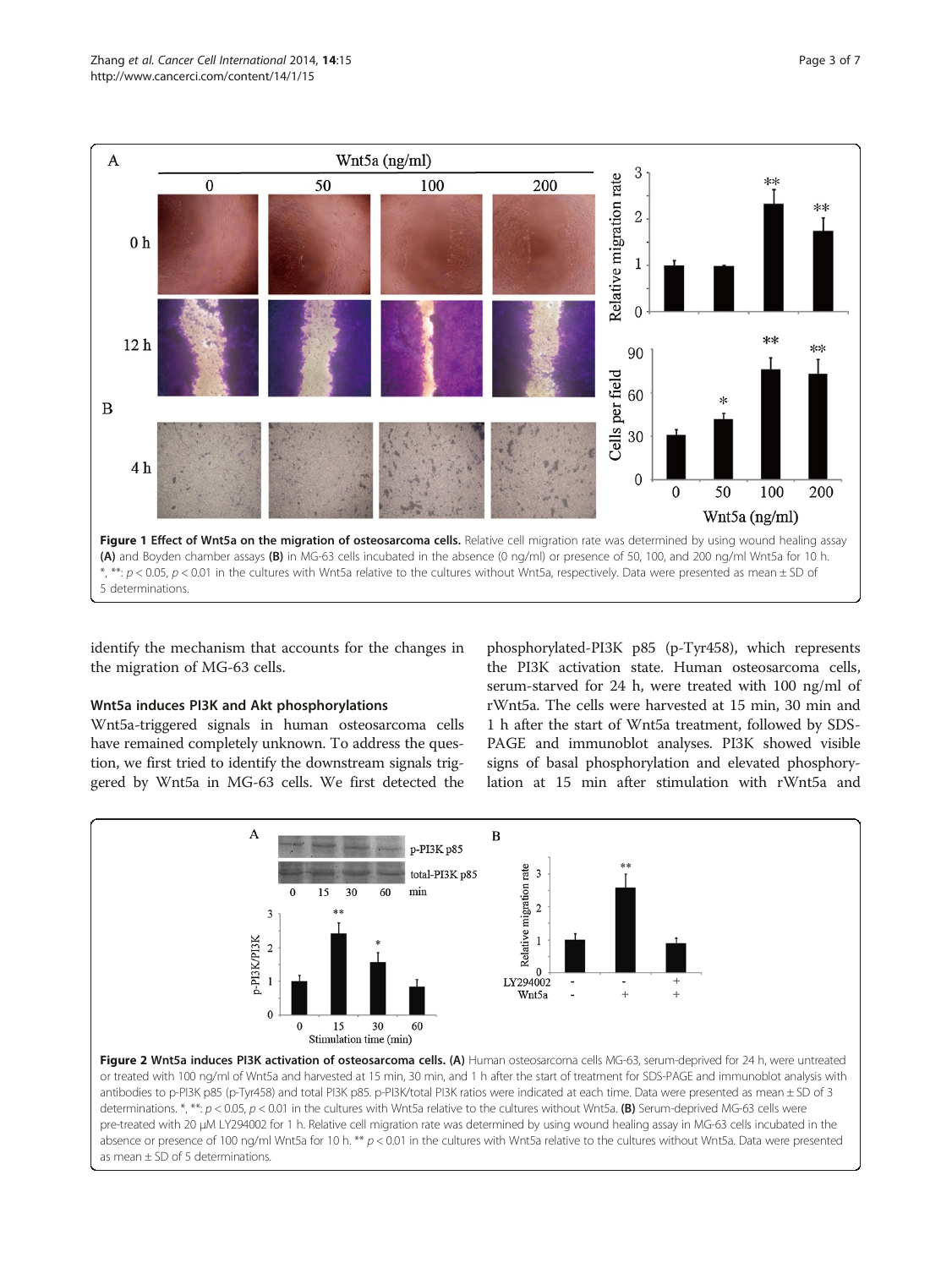continued to be elevated at least until 30 min after the start of treatment with Wnt5a (Figure [2](#page-2-0)A).

The most established activator of Akt is PI3K, therefore we sought to determine whether Akt activation was triggered by Wnt5a. The same assays were performed to detect the phosphorylated-Akt (p-Ser473), which represents the Akt activation state. Akt also showed visible signs of basal phosphorylation and elevated phosphorylation at 15 min after stimulation with rWnt5a and continued to be elevated at least until 1 h after the start of treatment with Wnt5a (Figure 3A).

#### Wnt5a promotes cell migration via PI3K pathway

The finding that Wnt5a could induce PI3K/Akt phosphorylation in MG-63 cells prompted us to determine whether PI3K/Akt activation was required for Wnt5amediated cell migration. Wnt5a-induced cell migration was largely abolished by pre-treatment with 20 μM LY294002, the PI3K-specific inhibitor (Figure [2B](#page-2-0)), suggesting that PI3K activation is required for Wnt5ainduced MG-63 cell migration.

To demonstrate the involvement of PI3K in Wnt5a-induced activation of Akt, we tested the effect of LY294002 for Akt activation. Human osteosarcoma cells, serumstarved for 24 h and pretreated with 20 μM LY294002 for 1 h, were incubated with 100 ng/ml of Wnt5a. The cells were harvested 15 min after the start of Wnt5a treatment and the cell lysates were subjected to SDS-PAGE and immunoblot analysis. The Wnt5a-induced activation of Akt was mostly blocked by pretreatment of LY294002 (Figure 3B). These data indicate that PI3K mediates Wnt5a-induced activation of Akt.

To analyze the role of endogenous Akt activation on Wnt5a-induced cell migration, we knocked down Akt expression by using siRNA, which reduced the protein level of Akt by approximately 60%, as assessed by immunoblotting (Figure [4](#page-4-0)A) and significantly reduced Wnt5a-induced migration of MG-63 cells (Figure [4](#page-4-0)B). Taken together, these experiments demonstrated that Akt activation was required for Wnt5a-induced MG-63 cell migration.

## Wnt5a does not alter the total expression and phosphorylation of β-catenin

Mikels and Nusse reported that purified Wnt5a inhibits Wnt3a protein-induced canonical Wnt signaling in a dose-dependent manner, not by influencing β-catenin levels but by downregulating β-catenin-induced reporter gene expression in HEK293 cells or mouse L cells [\[17](#page-5-0)]. To assess the effect of Wnt5a on the total expression and phosphorylation of β-catenin, we treated MG-63 cells with different doses of rWnt5a, and measured the total expression and phosphorylation by immunoblotting assays. We found that the total expression and phosphorylation of β-catenin had not been altered under Wnt5a stimulation for less than 1 hour (Figure [5](#page-4-0)).

#### **Discussion**

Wnt5a is a prototypic ligand that activates a β-catenin independent pathway in Wnt signaling [\[3\]](#page-5-0). Mice with the disrupted Wnt5a gene also exhibit various developmental abnormalities such as dwarfism, facial abnormalities, shortened limbs and tails, dysmorphic ribs and



treated with 100 ng/ml of Wnt5a and harvested at 15 min, 30 min, and 1 h after the start of treatment for SDS-PAGE and immunoblot analysis with antibodies to p-Akt (p-Ser473) and total Akt. p-Akt/total Akt ratios were indicated at each time. Data were presented as mean ± SD of 3 determinations. \*, \*\*:  $p < 0.05$ ,  $p < 0.01$  in the cultures with Wnt5a relative to the cultures without Wnt5a. (B) An equal number of MG-63 cells were pre-treated with 20 μM LY294002 (PI3K inhibitor) for 1 h, then incubated with 100 ng/ml Wnt5a for 15 min. After stimulation, cells were analyzed by immunoblotted with p-Akt (p-Ser473) or total Akt antibodies. Data were presented as mean  $\pm$  SD of 3 determinations. \*\*, ##:  $p < 0.01$ ,  $p < 0.01$ , in the cultures with Wnt5a relative to the cultures without Wnt5a.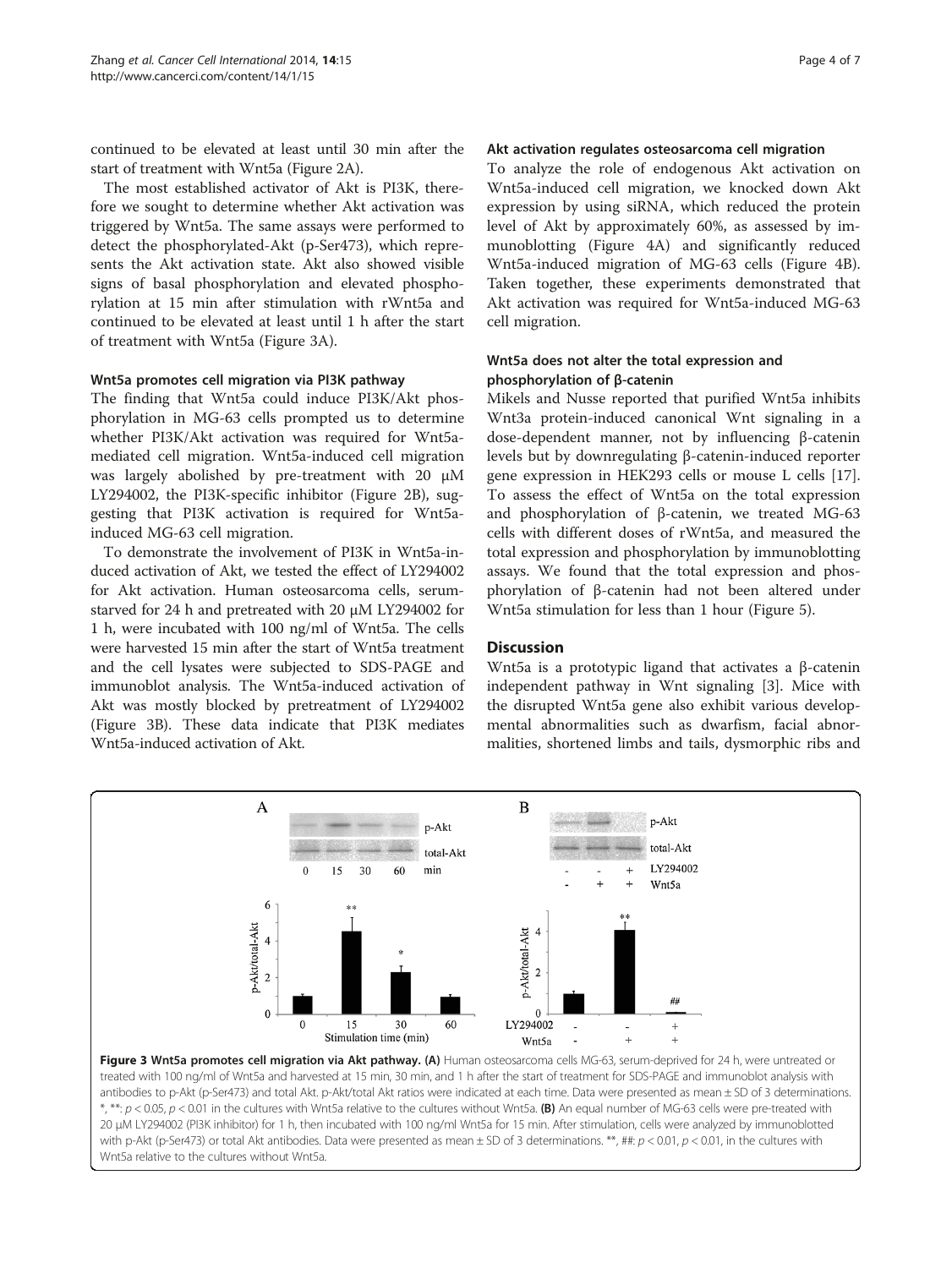vertebrae, absence of the genital tubercle, and abnormal distal lung morphogenesis, indicating that it plays a crucial role in the development of various organs [\[18](#page-5-0)]. Wnt5a has been demonstrated to exert differential effects on cancer development [[5](#page-5-0)]. Wnt5a can promote cancer progression and metastasis in malignant melanoma, breast cancer, and gastric cancer [\[19](#page-5-0)-[23](#page-5-0)]. However, some evidence supports the hypothesis that Wnt5a acts as a tumor suppressor in certain experimental systems [\[24](#page-5-0)-[28](#page-5-0)]. The first observation in the present study was that Wnt5a induced the migration of MG-63 osteosarcoma cells. Our finding suggest that Wnt5a acts as a migratory stimulator in osteosarcoma cells.

Kinases show the comprehensive functions triggered by Wnt5a in a variety of cells. It has been reported that Wnt5a may promote tumor progression through inducing actin reorganization and increasing cell motility via activating the protein kinase C (PKC) [\[19,29\]](#page-5-0). Wnt5a activates extracellular regulated protein kinase (ERK) in endothelial cells [[30\]](#page-5-0). Wnt5a prevents apoptosis caused by serum-deprivation in osteoblasts by activating both



 $p-\beta$ -catenin (Ser33)

Akt and ERK [\[12](#page-5-0)], and promotes cell adhesion in mammary epithelial cells in a PI3K/Akt-dependent manner [[31\]](#page-5-0). Furthermore, Wnt5a triggers Akt phosphorylation via PI3K, but not ERK or PKC phosphorylation in human dermal fibroblasts [\[14\]](#page-5-0). These tanglesome viewpoints of kinases in Wnt5a signaling indicate that phosphorylated signaling molecules triggered by Wnt5a in these cases determine the diverse roles of these kinases. In this study, we demonstrated that Wnt5a promoted MG-63 osteosarcoma cell migration by activating PI3K/Akt. We found that Wnt5a induced PI3K (p-Tyr458) and Akt phosphorylation (p-Ser473) rapidly and transiently in MG-63 cells. Blocking Akt signaling by chemical inhibition of PI3K or Akt siRNA completely abolished Wnt5a-induced cell migration, indicating that PI3K/Akt activation participated in the regulation of the MG-63 cell migration.

 $^{+}$ 

The activation of PI3K/Akt signaling is thought to play a central role in cell viability-promoting phenotypes such as inhibition of cell death and cell cycle progression [[14](#page-5-0)]. It has been shown that the PI3K/Akt signaling could be activated not only by Wnt5a but also by Wnt3a. Wnt3a prevents the serum deprivation-triggered apoptosis of osteoblasts by activating the canonical β-catenin pathway, ERK-, and/or PI3K-mediated uncharacterized pathways [[12](#page-5-0)]. In this study, we have showed that Wnt5a promotes cell migration of human osteosarcoma cells in the PI3K/Akt-dependent manner. These results indicated that PI3K/Akt played crucial and complicated roles in canonical and non-canonical Wnt signalings in various cell and tissue types. Besides mentions above, PI3K/Akt signaling presents wide crosstalks referred to instances in which one or more components of one signal transduction pathway affect another. High-mobility group box 1 (HMGB1) activates the FAK/PI3K/mTOR signaling cascade and regulates tumor-associated cell migration through the interaction with BTB domain [[32](#page-5-0)]. CXCR4 drives the metastatic phenotype in breast cancer through



Relative migration rate

 $\overline{3}$ 

 $\overline{2}$ 

1

 $\Omega$ Akt-siRNA

 $\bf{B}$ 

<span id="page-4-0"></span> $\mathbf{A}$ 

Mock siRNA

Akt

**B**-actin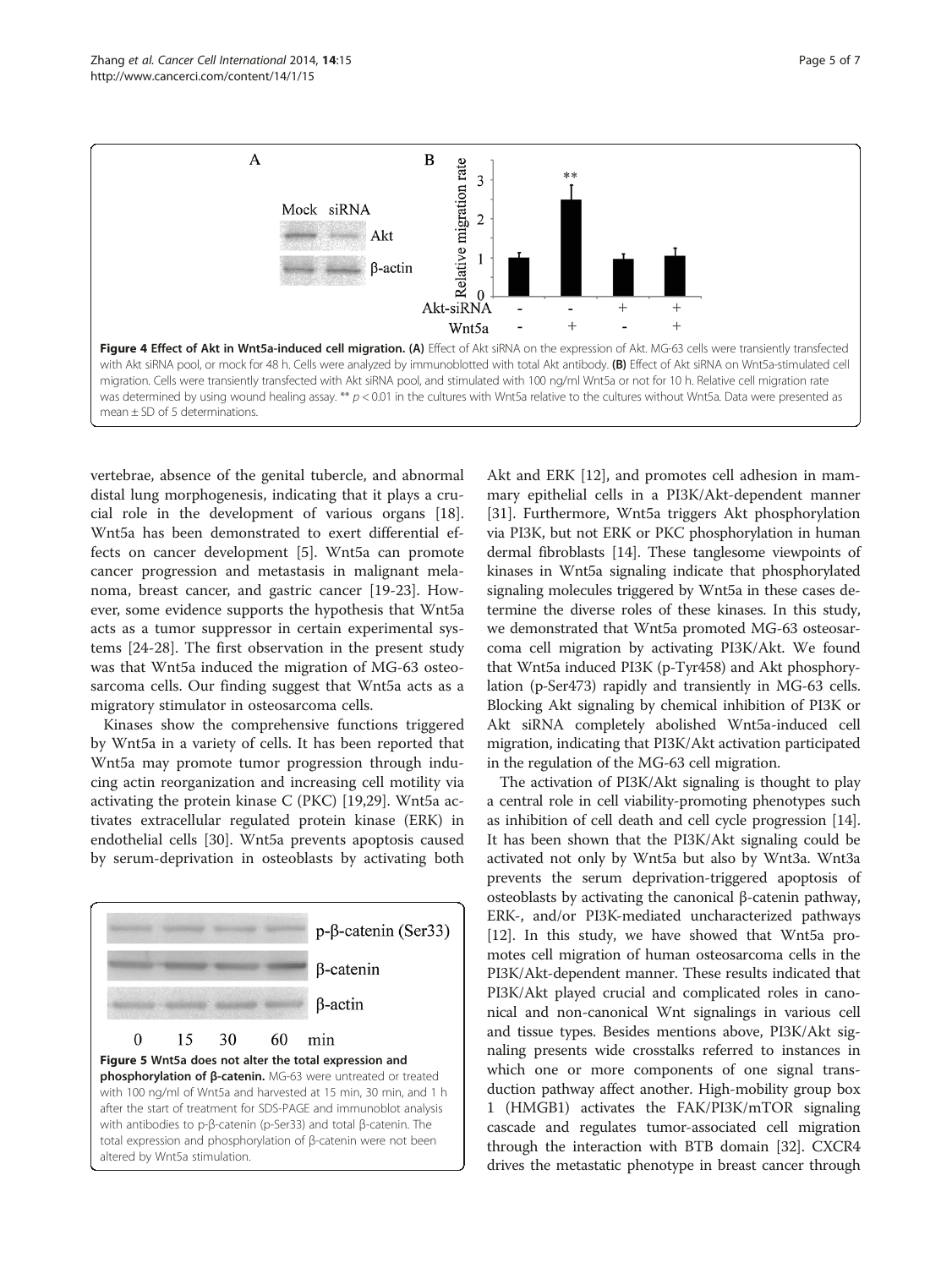<span id="page-5-0"></span>induction of CXCR2, and activation of MEK and PI3K pathways [[33](#page-6-0)]. Akt signaling is involved in fucoidaninduced inhibition of growth and migration of human bladder cancer cells [\[34\]](#page-6-0). These studies provide us a complicated and crossed network around the PI3K/Akt signaling.

In summary, we present the first direct evidence here that Wnt5a promotes osteosarcoma cell migration via PI3K/Akt signaling. These findings elucidate a molecular pathway linking Wnt5a signaling to PI3K/Akt in cell motility. This result will contribute to further understanding of biological roles of Wnt5a/PI3K/Akt in cell migration of osteosarcoma and other cancers.

#### Competing interest

The author declares that they have no competing interest.

#### Authors' contributions

AZ and SH participated in the design of this study, and they both carried out the study. XS collected important background information, together with LD, and performed the statistical analysis. XB and NW participated in the design and helped to write the manuscript. All authors read and approved the final manuscript.

#### Acknowledgements

This work was supported by grant from the Science & Technology Bureau of Changzhou (No.CJ20130029).

#### Received: 10 July 2013 Accepted: 7 February 2014 Published: 14 February 2014

#### References

- Marulanda GA, Henderson ER, Johnson DA, Letson GD, Cheong D: Orthopedic surgery options for the treatment of primary osteosarcoma. Cancer Control 2008, 15(1):13–20.
- Mirabello L, Troisi RJ, Savage SA: Osteosarcoma incidence and survival rates from 1973 to 2004: data from the surveillance, epidemiology, and end results program. Cancer 2009, 115(7):1531–1543.
- 3. Logan CY, Nusse R: The Wnt signaling pathway in development and disease. Annu Rev Cell Dev Biol 2004, 20:781-810.
- 4. Widelitz R: Wnt signaling through canonical and non-canonical pathways: recent progress. Growth Factors 2005, 23(2):111–116.
- Klaus A, Birchmeier W: Wnt signalling and its impact on development and cancer. Nat Rev Cancer 2008, 8(5):387–398.
- 6. Moon RT, Campbell RM, Christian JL, McGrew LL, Shih J, Fraser S: Xwnt-5A: a maternal Wnt that affects morphogenetic movements after overexpression in embryos of Xenopus laevis. Development 1993, 119(1):97–111.
- 7. Wallingford JB, Rowning BA, Vogeli KM, Rothbacher U, Fraser SE, Harland RM: Dishevelled controls cell polarity during Xenopus gastrulation. Nature 2000, 405(6782):81–85.
- 8. Heisenberg CP, Tada M, Rauch GJ, Saude L, Concha ML, Geisler R, Stemple DL, Smith JC, Wilson SW: Silberblick/Wnt11 mediates convergent extension movements during zebrafish gastrulation. Nature 2000, 405(6782):76–81.
- Tada M, Smith JC: Xwnt11 is a target of Xenopus Brachyury: regulation of gastrulation movements via Dishevelled, but not through the canonical Wnt pathway. Development 2000, 127(10):2227–2238.
- 10. Veeman MT, Axelrod JD, Moon RT: A second canon. Functions and mechanisms of beta-catenin-independent Wnt signaling. Dev Cell 2003, 5(3):367–377.
- 11. Kuhl M, Sheldahl LC, Park M, Miller JR, Moon RT: The Wnt/Ca2+ pathway: a new vertebrate Wnt signaling pathway takes shape. Trends Genet 2000, 16(7):279–283.
- 12. Almeida M, Han L, Bellido T, Manolagas SC, Kousteni S: Wnt proteins prevent apoptosis of both uncommitted osteoblast progenitors and differentiated osteoblasts by beta-catenin-dependent and -independent

signaling cascades involving Src/ERK and phosphatidylinositol 3-kinase/ AKT. J Biol Chem 2005, 280(50):41342–41351.

- 13. Yamanaka H, Moriguchi T, Masuyama N, Kusakabe M, Hanafusa H, Takada R, Takada S, Nishida E: JNK functions in the non-canonical Wnt pathway to regulate convergent extension movements in vertebrates. EMBO Rep 2002, 3(1):69–75.
- 14. Kawasaki A, Torii K, Yamashita Y, Nishizawa K, Kanekura K, Katada M, Ito M, Nishimoto I, Terashita K, Aiso S, et al: Wnt5a promotes adhesion of human dermal fibroblasts by triggering a phosphatidylinositol-3 kinase/Akt signal. Cell Signal 2007, 19(12):2498–2506.
- 15. Datta SR, Brunet A, Greenberg ME: Cellular survival: a play in three Akts. Genes Dev 1999, 13(22):2905–2927.
- 16. Zhang A, Zhang J, Sun P, Yao C, Su C, Sui T, Huang H, Cao X, Ge Y: EIF2alpha and caspase-12 activation are involved in oxygen-glucoseserum deprivation/restoration-induced apoptosis of spinal cord astrocytes. Neurosci Lett 2010, 478(1):32–36.
- 17. Mikels AJ, Nusse R: Purified Wnt5a protein activates or inhibits betacatenin-TCF signaling depending on receptor context. PLoS Biol 2006,  $4(4)$  $-115$
- 18. Yamaguchi TP, Bradley A, McMahon AP, Jones S: A Wnt5a pathway underlies outgrowth of multiple structures in the vertebrate embryo. Development 1999, 126(6):1211–1223.
- 19. Weeraratna AT, Jiang Y, Hostetter G, Rosenblatt K, Duray P, Bittner M, Trent JM: Wnt5a signaling directly affects cell motility and invasion of metastatic melanoma. Cancer Cell 2002, 1(3):279–288.
- 20. Zhu Y, Tian Y, Du J, Hu Z, Yang L, Liu J, Gu L: Dvl2-dependent activation of Daam1 and RhoA regulates Wnt5a-induced breast cancer cell migration. PloS One 2012, 7(5):e37823.
- 21. Zhu Y, Shen T, Liu J, Zheng J, Zhang Y, Xu R, Sun C, Du J, Chen Y, Gu L: Rab35 is required for Wnt5a/Dvl2-induced Rac1 activation and cell migration in MCF-7 breast cancer cells. Cell Signal 2013, 25(5):1075–1085.
- 22. Kurayoshi M, Oue N, Yamamoto H, Kishida M, Inoue A, Asahara T, Yasui W, Kikuchi A: Expression of Wnt-5a is correlated with aggressiveness of gastric cancer by stimulating cell migration and invasion. Cancer Res 2006, 66(21):10439–10448.
- 23. Bittner M, Meltzer P, Chen Y, Jiang Y, Seftor E, Hendrix M, Radmacher M, Simon R, Yakhini Z, Ben-Dor A, et al: Molecular classification of cutaneous malignant melanoma by gene expression profiling. Nature 2000, 406(6795):536–540.
- 24. Kremenevskaja N, von Wasielewski R, Rao AS, Schofl C, Andersson T, Brabant G: Wnt-5a has tumor suppressor activity in thyroid carcinoma. Oncogene 2005, 24(13):2144–2154.
- 25. Dejmek J, Dejmek A, Safholm A, Sjolander A, Andersson T: Wnt-5a protein expression in primary dukes B colon cancers identifies a subgroup of patients with good prognosis. Cancer Res 2005, 65(20):9142–9146.
- 26. Liu XH, Pan MH, Lu ZF, Wu B, Rao Q, Zhou ZY, Zhou XJ: Expression of Wnt-5a and its clinicopathological significance in hepatocellular carcinoma. Dig Liver Dis 2008, 40(7):560–567.
- 27. Safholm A, Tuomela J, Rosenkvist J, Dejmek J, Harkonen P, Andersson T: The Wnt-5a-derived hexapeptide Foxy-5 inhibits breast cancer metastasis in vivo by targeting cell motility. Clin Cancer Res 2008, 14(20):6556–6563.
- 28. Jonsson M, Dejmek J, Bendahl PO, Andersson T: Loss of Wnt-5a protein is associated with early relapse in invasive ductal breast carcinomas. Cancer Res 2002, 62(2):409–416.
- 29. Witze ES, Litman ES, Argast GM, Moon RT, Ahn NG: Wnt5a control of cell polarity and directional movement by polarized redistribution of adhesion receptors. Science 2008, 320(5874):365–369.
- 30. Masckauchan TN, Agalliu D, Vorontchikhina M, Ahn A, Parmalee NL, Li CM, Khoo A, Tycko B, Brown AM, Kitajewski J: Wnt5a signaling induces proliferation and survival of endothelial cells in vitro and expression of MMP-1 and Tie-2. Mol Biol Cell 2006, 17(12):5163–5172.
- 31. Dejmek J, Dib K, Jonsson M, Andersson T: Wnt-5a and G-protein signaling are required for collagen-induced DDR1 receptor activation and normal mammary cell adhesion. Int J Canc Suppl J Int Canc Suppl 2003, 103(3):344–351.
- 32. Ko YB, Kim BR, Nam SL, Yang JB, Park SY, Rho SB: High-mobility group box 1 (HMGB1) protein regulates tumor-associated cell migration through the interaction with BTB domain. Cell Signal 2014, 26(4):777-783.